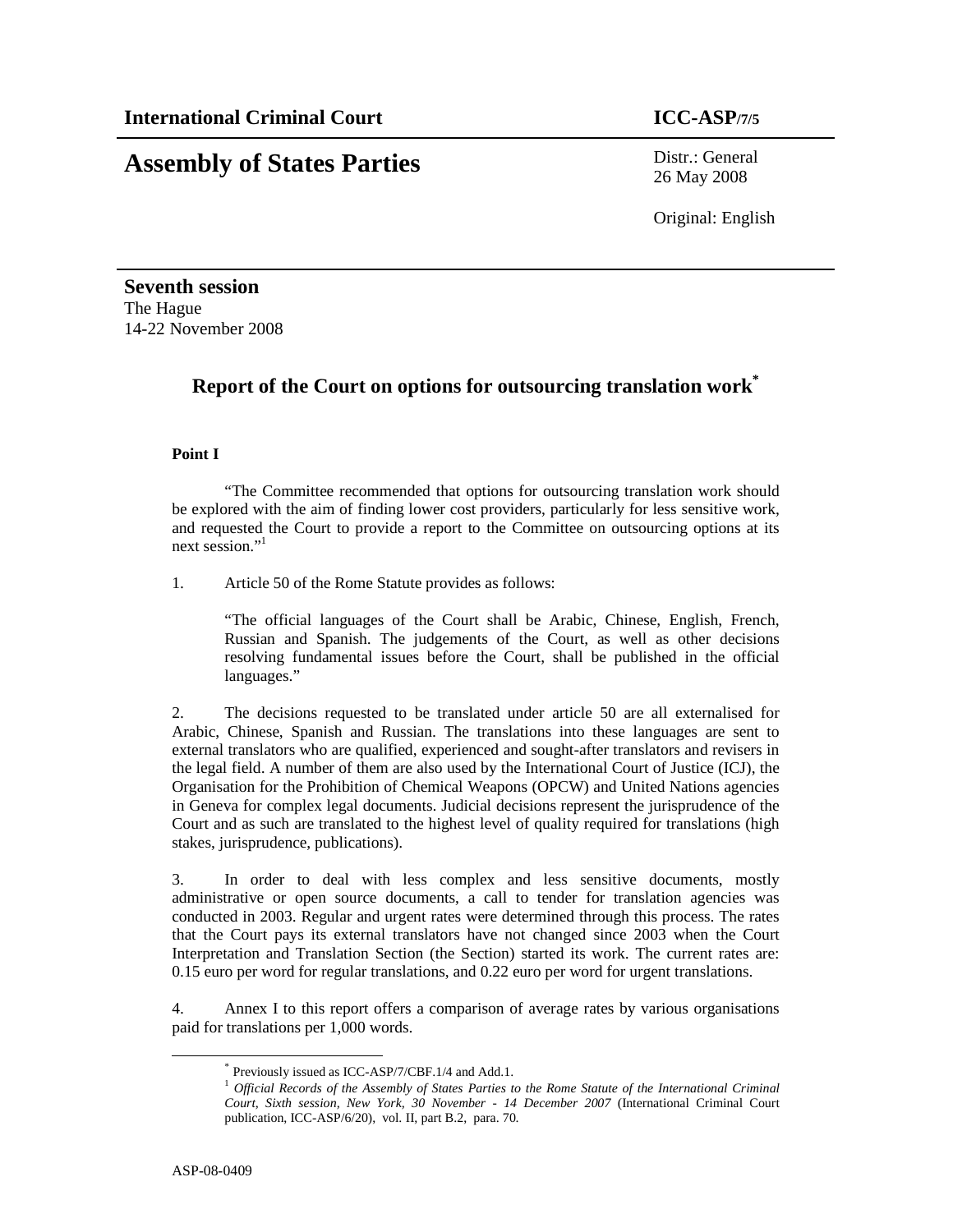-

5. The Section has found that better quality translations are produced by individual external contractors selected after testing compared to translations agencies. However, finding more external translators/revisers to outsource to, who would agree to work for less, would not increase the translation production. Cheaper external sources cannot produce more translations. Cheaper outsourced translations by the Court mean lower quality translations that have to be in-depth revised in-house, which clogs up the translation-revision workflow and results in delays that in turn have to be resolved by additional resources that were planned for other projects.

6. Article 87, paragraph 2, of the Rome Statute provides as follows:

Requests for cooperation and any documents supporting the request shall either be in or accompanied by a translation into an official language of the requested State or one of the working languages of the Court, in accordance with the choice made by that State upon ratification, acceptance, approval or accession.

7. The current 21 languages in which all requests for judicial cooperation have to be produced are: Albanian, Arabic, Bulgarian, Chinese Mandarin, Croatian, English, French, Georgian, German, Greek, Italian, Japanese, Korean, Latvian, Polish, Portuguese, Russian, Serbian, Slovak, Slovenian and Spanish.<sup>2</sup>

8. Requests for judicial cooperation include requests for arrest and surrender, warrant of arrest, requests for the freezing of the assets, judicial decision in relation to the requests, among other documents. Such requests, also accompanied by *notes verbales* are to be translated into the above languages. The judicial cooperation also includes files received from countries in the relevant languages as well as any correspondence that ensues. This necessitates additional training of staff of the Section's translation units in languages of judicial cooperation so that the translation into English or French of this correspondence would not have to be outsourced too.<sup>3</sup>

9. In most cases of primary judicial cooperation documents, the Section outsources the translations as it does not have the requested languages in-house. In order to have reliable external resources for the relevant languages and to expedite the translations, another call to tender was organised in October 2007 by the ICC Procurement upon the request and the specifications given by the Section.

10. Annex II contains the table of agencies that have sent in their bids and their response to the Section's specifications. At present, the Section is in the testing phase of these translation agencies as planned.

11. Current externalisation rates for the Court Interpretation and Translation Section: 2006: 15-16 per cent; 2007: 22-23 per cent. If we compare this rate to other organisations in 2003:

| (a) | United Nations Headquarters (UNHQ)               | 20 per cent |
|-----|--------------------------------------------------|-------------|
| (b) | United Nations Office at Geneva (UNOG)           | 7 per cent  |
| (c) | United Nations Office at Vienna (UNOV)           | 15 per cent |
| (d) | International Civil Aviation Organization (ICAO) | 24 per cent |
| (e) | World Health Organization (WHO)                  | 25 per cent |

 $2$  It is to be expected that the number of the languages for judicial cooperation will go up as new state parties join and choose the language for judicial cooperation also based on the fact that the Court bears the costs.

<sup>&</sup>lt;sup>3</sup> A State Party recently sent a number of questions in relation to one of the cases to the Court in a language that is not on the list of the languages that the Section's translators work from.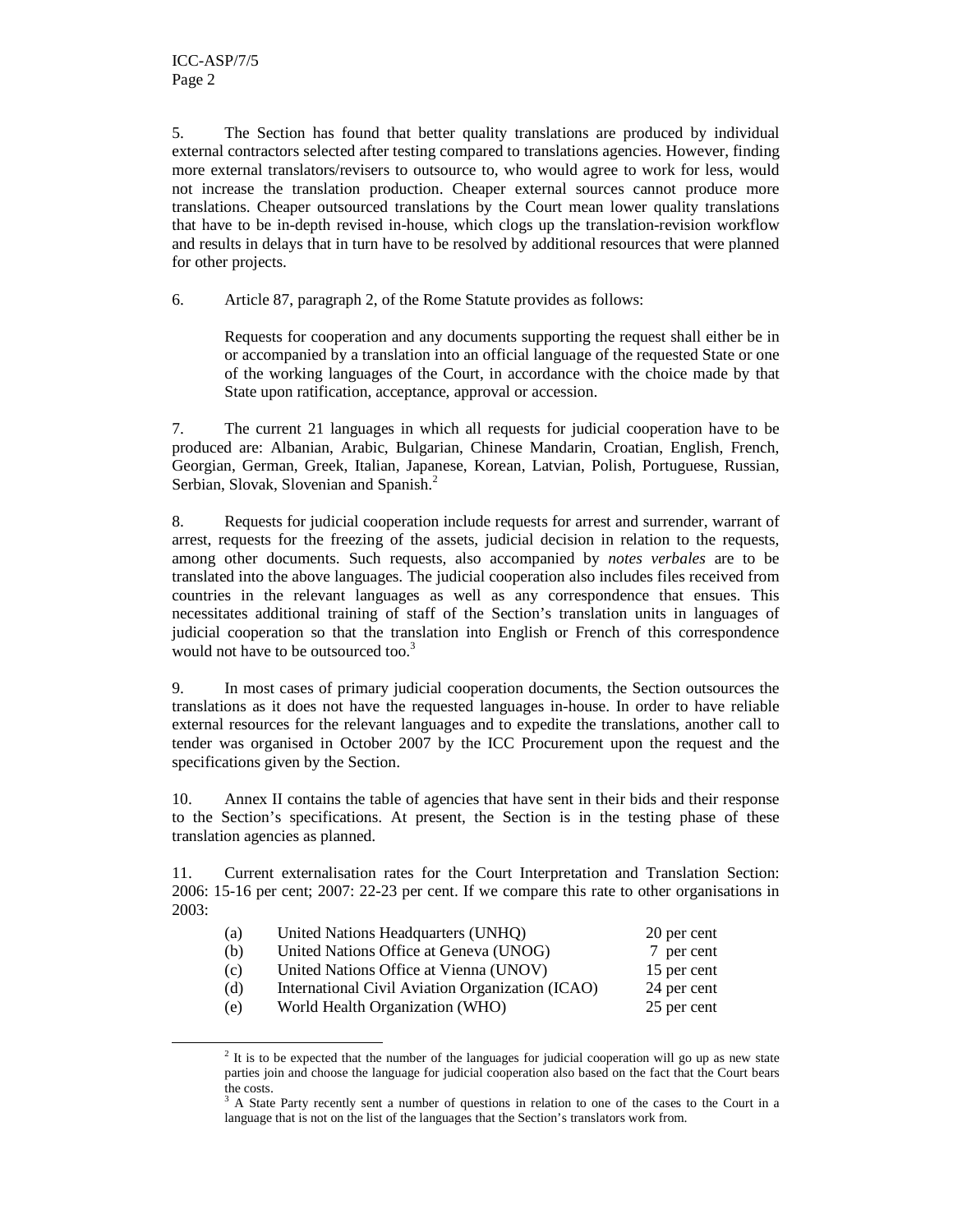| (f) | United Nations Educational, Scientific, |              |
|-----|-----------------------------------------|--------------|
|     | Cn Cultural Organization (UNESCO)       | 35 per cent: |
| (g) | World Meteorological Organization (WMO) | 40 per cent  |

we can see that externalisations (even if we take into account the age of the report) vary a great deal from organisation to organisation.

#### **Point II**

-

"The Committee noted that the International Criminal Tribunal for the former Yugoslavia and some other international organizations had achieved significant savings from outsourcing translation functions."<sup>4</sup>

12. The Section has extensive contacts with the language services of the three other international organisations based in The Hague. Two of them are judicial institutions and one is a highly specialised agency (ICJ, ICTY, OPCW). Best practices and experiences are shared among the organisations.

13. In the case of the ICTY, main "savings" in the "translation functions" are known to the management of the Court Interpretation and Translation Section and are as follows:

- (a) Temporary contracts were issued to non-qualified staff to translate for the Office of the Prosecutor which needed to have potential evidence translated in relation to a disclosure deadline. In this specific case, 90 GTA contracts were issued for G-2 and G-3 staff (Data Entry Clerks) who worked on a tight roster to finish the project which was financed from outside sources, i.e. outside the regular ICTY budget. The replication of the working conditions that were allowed to happen at that time at the ICTY will not be tolerated at the International Criminal Court (ICC).<sup>5</sup>
- (b) The Document Management System was introduced in the ICTY after almost ten years of on-going translations to avoid duplication which has plagued the ICTY language services as there was no unified document management. Some savings resulted due to the fact that duplications ceased.<sup>6</sup>
- (c) Another savings in the ICTY budget was made when the French transcript was abolished in a case where there were no francophone parties in the proceedings. It has to be remembered that the court reporting, i.e. transcripts of hearings, are included in the budget of the Conference and Language Services Section of the ICTY (CLSS) which is not the case at the ICC. Moreover, the real time French transcript which was not used in the ICTY (where only English transcript is available in real time) will be used at the ICC.<sup>7</sup>

<sup>4</sup> *Official Records of the Assembly of States Parties to the Rome Statute of the International Criminal Court, Sixth session, New York, 30 November - 14 December 2007* (International Criminal Court publication, ICC-ASP/6/20), vol. II, part B.2, para. 70.

Weekends and evening work without compensation with numbers of words translated (by unqualified staff) exceeding all norms.

<sup>&</sup>lt;sup>6</sup> At the ICC, a document management system was in live production in the Division of Court Services for the Translation and Interpretation Section in July 2007. Prior to that, the Section already had a translation database which ensured no duplications. The translation management system (which is a module of the Court Management System – CMS) which is currently in use was developed to the specifications of the Registry's Language Services, in consultation and with full cooperation of the Language Services Unit of the office of the Prosecutor.

<sup>&</sup>lt;sup>7</sup> See decision ICC-01/04-01/06-1091of 14 December 2007 on the simultaneous French transcript.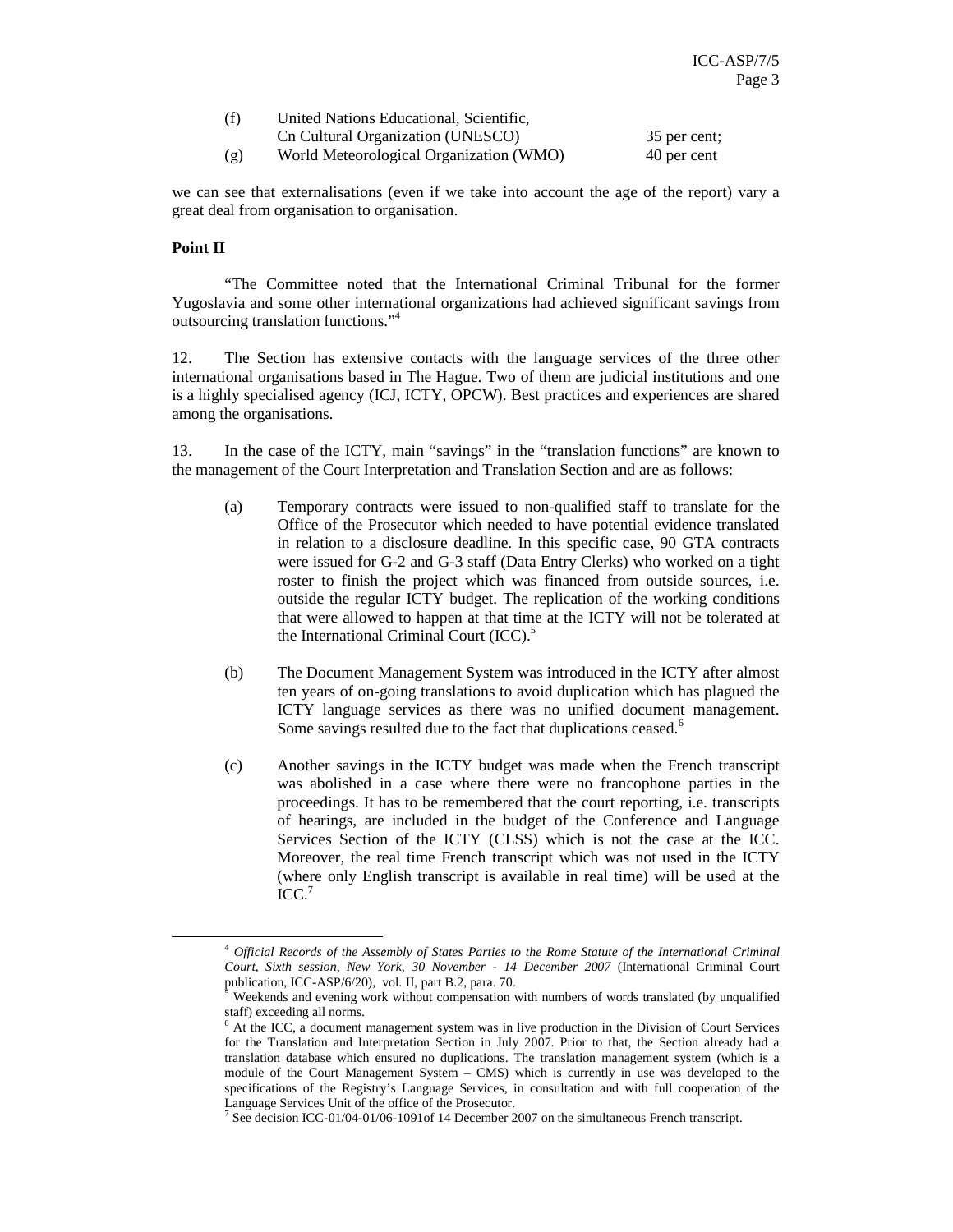-

14. While the Court Interpretation and Translation Section is eager to take on practices from other organisations that will ensure savings, a number of terms and references governing the language regime at the ICTY are very different at the ICC.

Article 50, paragraph 2 of the Rome Statute provides as follows:

"The working languages of the Court shall be English and French. The Rules of Procedure and Evidence shall determine the cases in which other official languages may be used as working languages."

15. ICTY was never a bilingual Court that the ICC is striving to be in accordance with its Statute and its Strategic Plan. All official external and internal communications, e.g. administrative instructions, are issued in both English and French.

16. **It is our premise that the achievement of bilingualism should be based on the recruitment of staff capable of working in both English and French, and not on the capacity of the translation resources of the Court to uphold article 50 of the Statute.** However, at present, the bilingualism objectives of the Statute – and the Strategic Plan of the Court - are far from reached and the lack of bilingual staff is compensated by the burden on the translation units of the Section.

17. Since it was felt that recruiting bilingual staff would impinge on the principle of geographic distribution, the staff recruited are overwhelmingly English speakers. This has a serious impact on the documents requested for translation into English or French. Very few documents of administrative relevance are drafted directly in French. For example, all vehicle rental contracts for field offices in French-speaking countries had first to be translated into English, even though the final agreements were signed in French, the work carried out to draft the final agreement (procurement, financial, legal) had to be done in English. This type of discrepancy between the ambition of the Statute, the strategic plan of the Court and the reality of the implementation of the former and the latter is the main reason for additional burden on the translation resources.

18. In addition, the Section is supporting several projects in assisting the staff of the Court to work with both working languages, by giving its staff for Language Proficiency Examinations organised by Learning and Development Unit of the Human Resources Section at the ICC,<sup>8</sup> and by organising courses in practical French for the judges where a senior staff member of the Section with university teaching experience coaches judges on how to read decisions and judicial documents in French. The courses are much appreciated as useful and relevant and will no doubt continue.

19. Article 50, paragraph 3 of the Rome Statute provides as follows:

"At the request of the any party to a proceeding or a State allowed to intervene in a proceeding, the Court shall authorize a language other than English or French to be sued by such a party or State, provided that the Court considers such authorization to be adequately justified."

(See also Rules 40, 41 and 42 of the Rules of Procedure and Evidence).

<sup>&</sup>lt;sup>8</sup> The Learning and Development Unit of the ICC co-organises the Language Proficiency Examinations with other international organisations in The Hague. The Section has been supporting the oral examinations that are recorded and sent to centralised examination centre in the UNHQ since December 2004.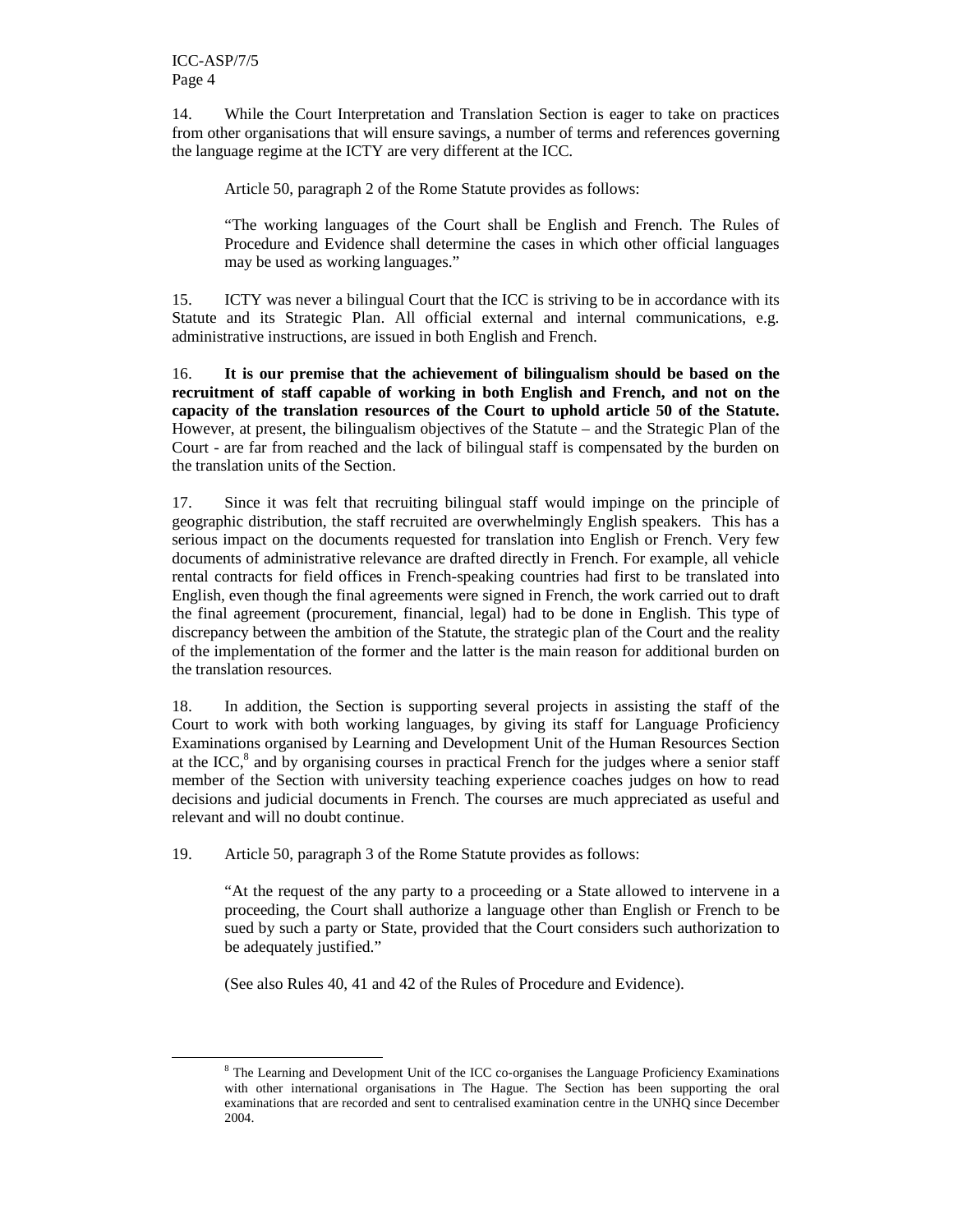20. ICTY and ICTR are Tribunals dealing with **one** situation. The ICC is currently dealing with **four** situations. Registry's Language Section is expected to deal with several languages in each situation.

A list of all languages used in the ICC is set out in table 1 below.

| Table 1: Languages used in the Court |  |  |  |
|--------------------------------------|--|--|--|
|--------------------------------------|--|--|--|

| ISO 639-3  | Language name           | Use in the Court                 |  |  |
|------------|-------------------------|----------------------------------|--|--|
| AAE        | Albanian                | Judicial cooperation, article 87 |  |  |
| <b>ACH</b> | Acoli                   | Situation language               |  |  |
| <b>ALZ</b> | Alur                    | <b>Situation language</b>        |  |  |
| <b>APD</b> | Arabic, Sudanese spoken | Situation language               |  |  |
| <b>ARB</b> | Arabic, standard        | Official language, article 50    |  |  |
| <b>BUL</b> | Bulgarian               | Judicial cooperation, article 87 |  |  |
| <b>CMN</b> | Chinese Mandarin        | Official language, article 50    |  |  |
| <b>DEU</b> | German                  | Judicial cooperation, article 87 |  |  |
| <b>ENG</b> | English                 | Working language, article 50     |  |  |
| <b>FRA</b> | French                  | Working language, article 50     |  |  |
| <b>FVR</b> | Fur                     | Situation language               |  |  |
| <b>ELL</b> | Greek                   | Judicial cooperation, article 87 |  |  |
| <b>HRV</b> | Croatian                | Judicial cooperation, article 87 |  |  |
| <b>ITA</b> | Italian                 | Judicial cooperation, article 87 |  |  |
| <b>JPN</b> | Japanese                | Judicial cooperation, article 87 |  |  |
| <b>KAT</b> | Georgian                | Judicial cooperation, article 87 |  |  |
| <b>KDI</b> | Kumam                   | Situation language               |  |  |
| <b>KOR</b> | Korean                  | Judicial cooperation, article 87 |  |  |
| LAV        | Latvian                 | Judicial cooperation, article 87 |  |  |
| <b>LED</b> | Lendu                   | Situation language               |  |  |
| <b>LIN</b> | Lingala                 | <b>Situation language</b>        |  |  |
| <b>MLS</b> | Masalit                 | <b>Situation language</b>        |  |  |
| <b>NLD</b> | Dutch                   | Judicial cooperation, article 87 |  |  |
| POL        | Polish                  | Judicial cooperation, article 87 |  |  |
| POR        | Portuguese              | Judicial cooperation, article 87 |  |  |
| <b>RUS</b> | Russian                 | Official language, article 50    |  |  |
| SAG        | Sango                   | Situation language               |  |  |
| <b>SLK</b> | Slovak                  | Judicial cooperation, article 87 |  |  |
| <b>SLV</b> | Slovenian               | Judicial cooperation, article 87 |  |  |
| <b>SPA</b> | Spanish                 | Official language, article 50    |  |  |
| <b>SRP</b> | Serbian                 | Judicial cooperation, article 87 |  |  |
| <b>SWC</b> | Swahili, Congo          | Situation language               |  |  |
| <b>SWH</b> | Swahili, Tanzania       | Situation language               |  |  |
| <b>TEO</b> | Teso (Ateso)            | Situation language               |  |  |
| ZAG        | Zaghawa                 | <b>Situation language</b>        |  |  |

Please also note that two new situation–related languages are expected to be added, Sango (for Central African Republic and Alur DRC variant for the Democratic Republic of the Congo).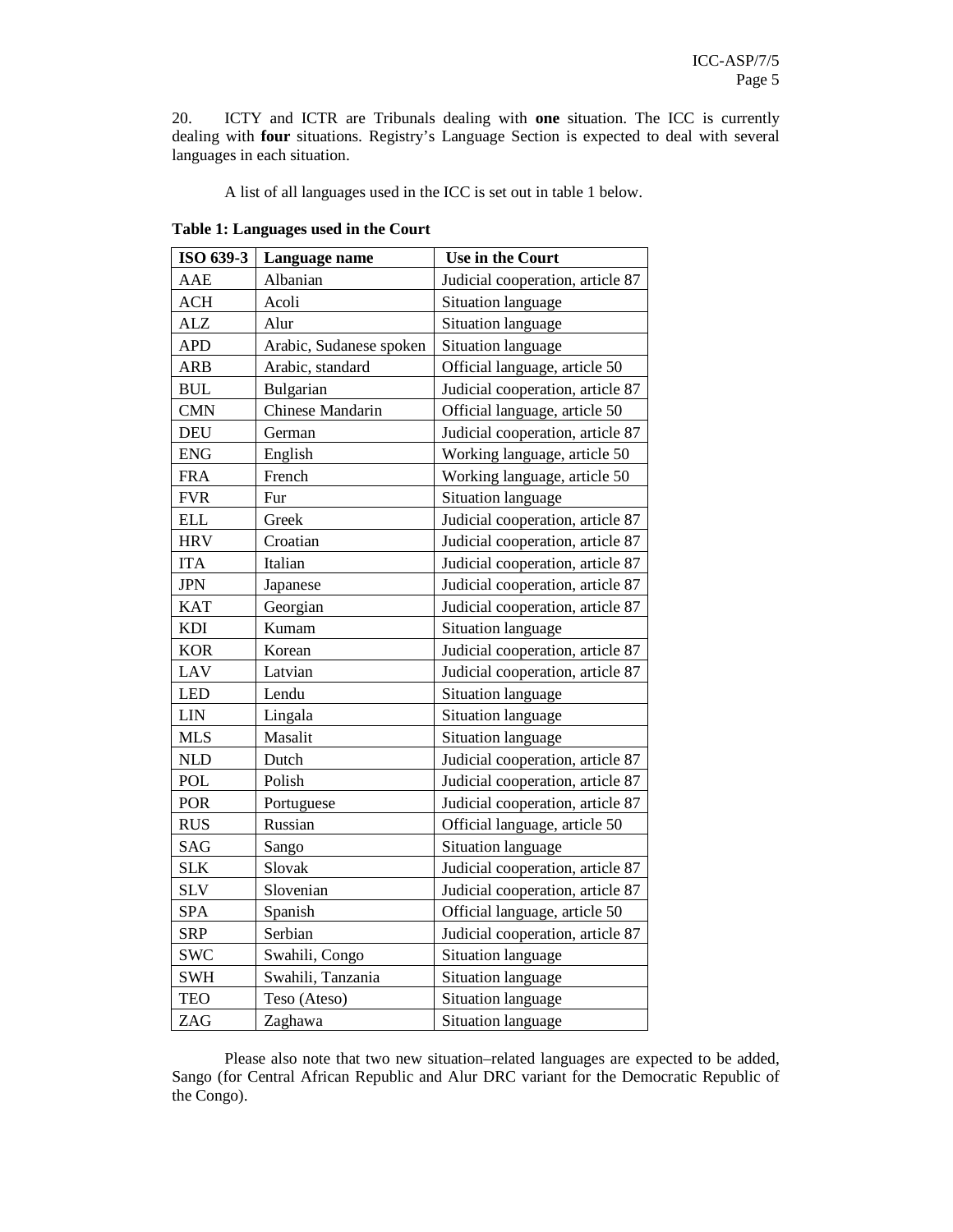#### **Point III**

The Committee "expressed concern at the low translation rates applied by the Court and the increasing burden of translation costs on the budget of the Court."

21. The "translation rate applied by the Court" is taken to mean "workload" or numbers of words translated per day. While the Court Interpretation and Translation Section follows the 1,500 words per day which is the usual workload standard for international organisations (they vary between 1,300 and 2,300 depending on difficulty, subject-matter and whether the translation is self-revised) the translations requested from the Court Interpretation and Translation Section are predominantly highly-specialised legal texts that require extensive searches in relation to references.

22. *Example*: Decision on the confirmation of charges,<sup>10</sup> without its annexes comprised 56,304 words, i.e. 37,992 words in the text and 18,312 in the footnotes. This represented 159 physical pages. To get the actual number of standard pages, 56,304 words are divided by 300 words per page which revealed 187,68 actual pages. The footnotes added 30 pages to the total. There were 559 footnotes which required research in witness statements, evidentiary material and case-law. The decision was in the French original requiring the sourcing of the English original of all decisions and participants' statements quoted, even when source is not referenced in footnotes e.g. for the summary of the prosecution's position. The translator must check the terminology and source it, if not retrieve full "hidden" quotes in the text itself when there are no direct quotation marks. For the majority of the Section's translators this research work is done alongside translation. The Section has one Reference Assistant since January 2008. The Section has no typists and no proofreaders, which means that all inputting of corrections following revision, and proofreading tasks have also to be included in translators' workload.

#### **Point IV**

-

The Committee was informed that the Section undertook work for several other areas of the Court.

23. The mandate and the organisational context of the Court Interpretation and Translation Section was established and approved in 2004:

Provision of high quality language services to ensure efficient conduct of Court business; the Section provides language services to the Presidency, Chambers and Registry, i.e. translation, revision and editing of Court documents; consecutive and simultaneous interpretation required for meetings, trial hearings, press conferences, specialised seminars, diplomatic briefings and other events, held in-house or outside the seat of the Court; recruitment, training , and accreditation of field interpreters required to work for Registry officials in the field and/or at the seat of the Court; provision of relevant information ensuring that all service users are familiar with the procedures and types of all the language services provided and with the requirements of the professions in question.

24. The Language Services Unit of the Office of the Prosecutor has no revisers. The current agreement exists between the two services whereby documents translated by the

<sup>9</sup> *Official Records of the Assembly of States Parties to the Rome Statute of the International Criminal Court, Sixth session, New York, 30 November - 14 December 2007* (International Criminal Court publication, ICC-ASP/6/20), vol. II, part B.2, para. 70.

ICC-01/04-01/06-803: Decision on the confirmation of charges.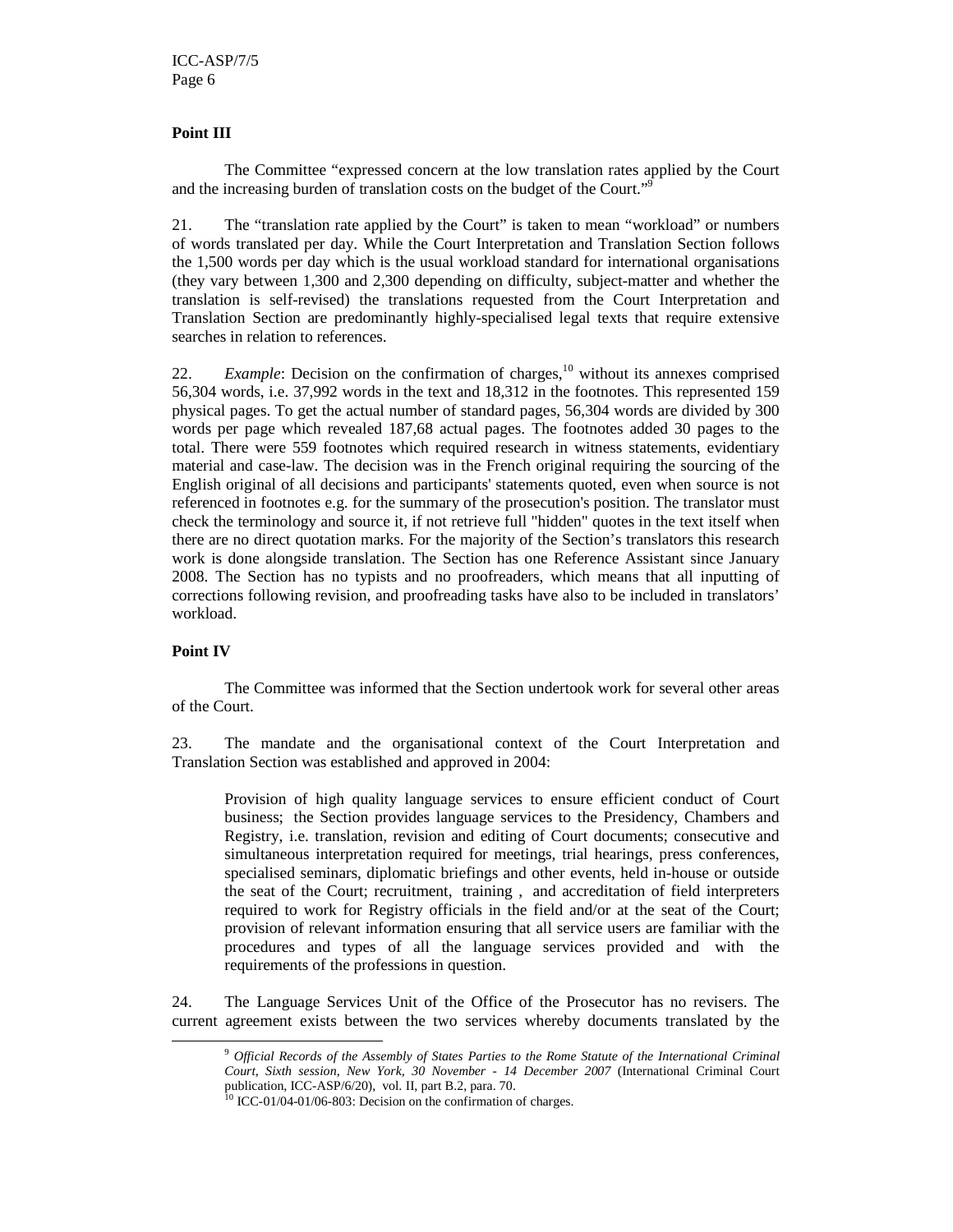Office of the Prosecutor will not be revised and can be used in court. However, in the event that a participant challenges such a translation, it will be revised by the Court Interpretation and Translation Section. Furthermore, for all the events that require interpretation that are connected to the Court, regardless of which Organ has organised them, interpretation services are provided by the Court Interpretation and Translation Section.

25. While it is true that one "other area of the Court" could be considered the Secretariat of the Assembly of States Parties (the Secretariat) and that the Section does provide substantial administrative services to Secretariat by recruiting interpreters on behalf of the Secretariat, corresponding with them and dealing with all administrative issues after the meetings in question are over (e.g. salary slips relayed by the Budget and Finance Section through the Section, questions of payments, delays and additional payments should the sessions run over) this is done in accordance with resolution ICC-ASP/2/Res.3, $^{11}$  establishing the Permanent Secretariat of the Assembly of States Parties to the International Criminal Court.

#### **Point V**

-

"The Committee agreed that it was appropriate for interpretation and translation functions to be as centralized as possible, but felt that managers responsible for generating work should be responsible for managing the associated costs. Accordingly, the Committee recommended that the Court should consider distributing costs for such work to relevant areas in the proposed programme budget for 2009, and ensure that managers are accountable for the expenditure of such funds."<sup>12</sup>

26. The Section has drafted the past two budgets on the basis of needs of clients which it solicited in writing and received responses.

27. In order to improve accountability, a new system feature will be created in the Court Management System (CMS) in 2009 for translation requests. A new field for monitoring translation requests per requesting unit will be added. This new field will show the annual translation capacity allocated to this unit, based on the needs. As the unit creates a new request the amount requested will be automatically discounted from the total of words allocated to the unit.

28. The Section will allocate the amount of words per client unit at the beginning of the year, projections from previous year's statistics and the relevant assumptions. If the unit uses more words/pages than the words allocated to them at the beginning of the year, the number in this field will go red (into minus) but it will still be possible to request the translation. Subsequent policy decision will have to be made on when requesting units will have to pay for their own translations. However, **with the experience of the Section of the past five years, it has been proven that in disciplining the clients of the Section in relation to the quantity of the translation requests, it is more effective to focus on training the clients** 

<sup>11</sup>*Official Records of the Assembly of States Parties to the Rome Statute of the International Criminal Court, Second session, New York, 8-12 September 2003* (United Nations publication, Sales No.E.03.V.13, ICC-ASP/2/10), part III, resolution ICC-ASP/2/Res.3, annex, para. 4, whereby "[t]he functions of the Secretariat shall be to provide the Assembly, its Bureau, the Credentials Committee, the Committee on Budget and Finance, the Special Working Group on the Crime of Aggression [….] with substantive servicing as well as administrative and technical assistance in the discharge of their responsibilities under the Rome Statute, where applicable by means of pooling with resources available with the Court."

<sup>&</sup>lt;sup>12</sup> Official Records of the Assembly of States Parties to the Rome Statute of the International Criminal *Court, Sixth session, New York, 30 November - 14 December 2007* (International Criminal Court publication, ICC-ASP/6/20), vol. II, part B.2, para. 68.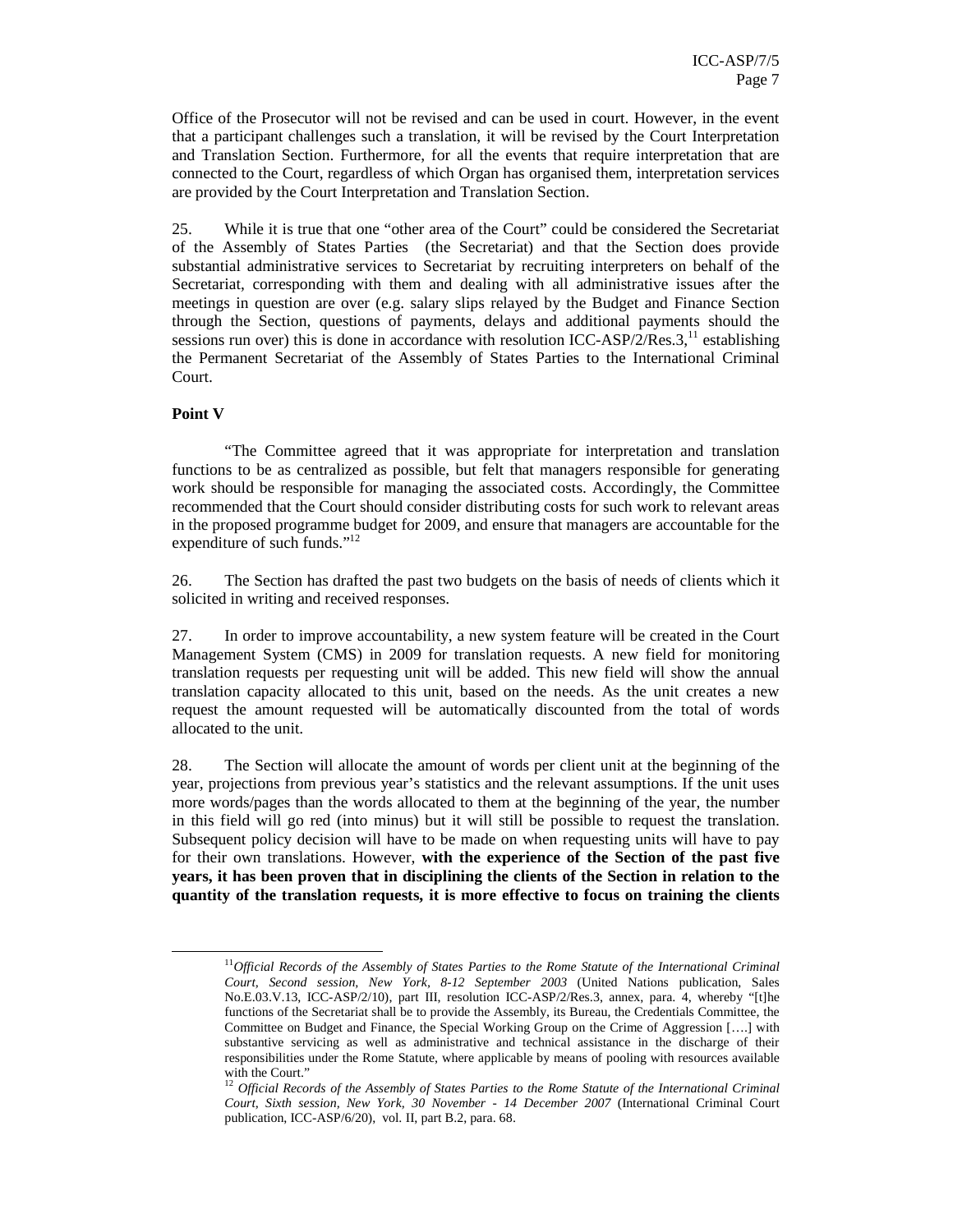#### **towards improving the timing and planning of requests rather than a simple accountability exercise which will nevertheless be implemented as described above.**

#### **Point VI**

"In subprogramme 3340 (Court Interpretation and Translation Section) the Committee was concerned at the increasing expense of interpretation and translation work despite the absence of a trial."<sup>13</sup>

29. The Registry's translation service translates the documents requested for translation. The demand is not equal throughout the year – an issuance of arrest warrants will, for instance, generate amounts of work that are disproportionate with the resources of the Section. The Section as a rule does not provide language services *proprio motu* but translation and interpretation services are requested by clients as defined above. The needs of the clients are determined by the activities of the Court, for instance pre-trial. Pre-trial activities relate to determining major legal issues before the trial and will require substantial amounts of legal arguments that will subsequently cause more translation requests.

30. While the Court Capacity Model attempts to quantify the needs for one stage of the proceedings and possibly explains the above question, it is important to stress that the Court Capacity Model is limited to that one stage which is the trial, omitting in its calculations the other stages of the judicial proceedings, beginning with the investigations, analysis, $14$  pretrial, appeal, sentence and reparations. The current number of filings in pre-trial stage in four situations without an actual trial is higher than the number of filings in 6 simultaneous trials in the ICTY. An actual trial consists of 80 per cent witness testimony while the 20 per cent will consist of status conferences, legal arguments and opening and closing statements. In this context, the legal arguments prevail in the pre-trial stage when substantial issues have to be discussed in court, submissions filed by the participants, and subsequent decisions made by the judges. Throughout these processes, the Section performs crucial functions. See annex III containing the functional organigram of the Section.

#### **Conclusions**

- 1. The current rate of externalisation of translation by the Section is around 20 per cent which is in line with the size of the organisation and its needs.
- 2. ICTY experience is borne in mind as is the experience of other similar organisations. Relevant examples are used in the interest of the ICC.
- 3. The Section's translators are translating on average the accepted professional standard of words per day. Improvement can be achieved by recruiting professional proofreaders.
- 4. The Section is a service section; it is functioning on the basis of its mandate as defined in the Statute and Rules, and further expanded in the Regulations of the Court and the Regulations of the Registry.
- 5. It will be technologically possible in 2009 to have an overview of spending of each client Section at any moment. Decisions in relation to the spending of judicial clients on translation cannot rest with the Section.
- 6. The Section works for all the stages of judicial proceedings and translating and interpreting for the trial is only one part of its functions.

-

<sup>13</sup> Ibid., para. 68.

<sup>&</sup>lt;sup>14</sup> Even in these stages, the Section provides services to the Registry units and sections that are in field or linked to the field (Security, Victims and Witnesses Unit (VWU), Procurement).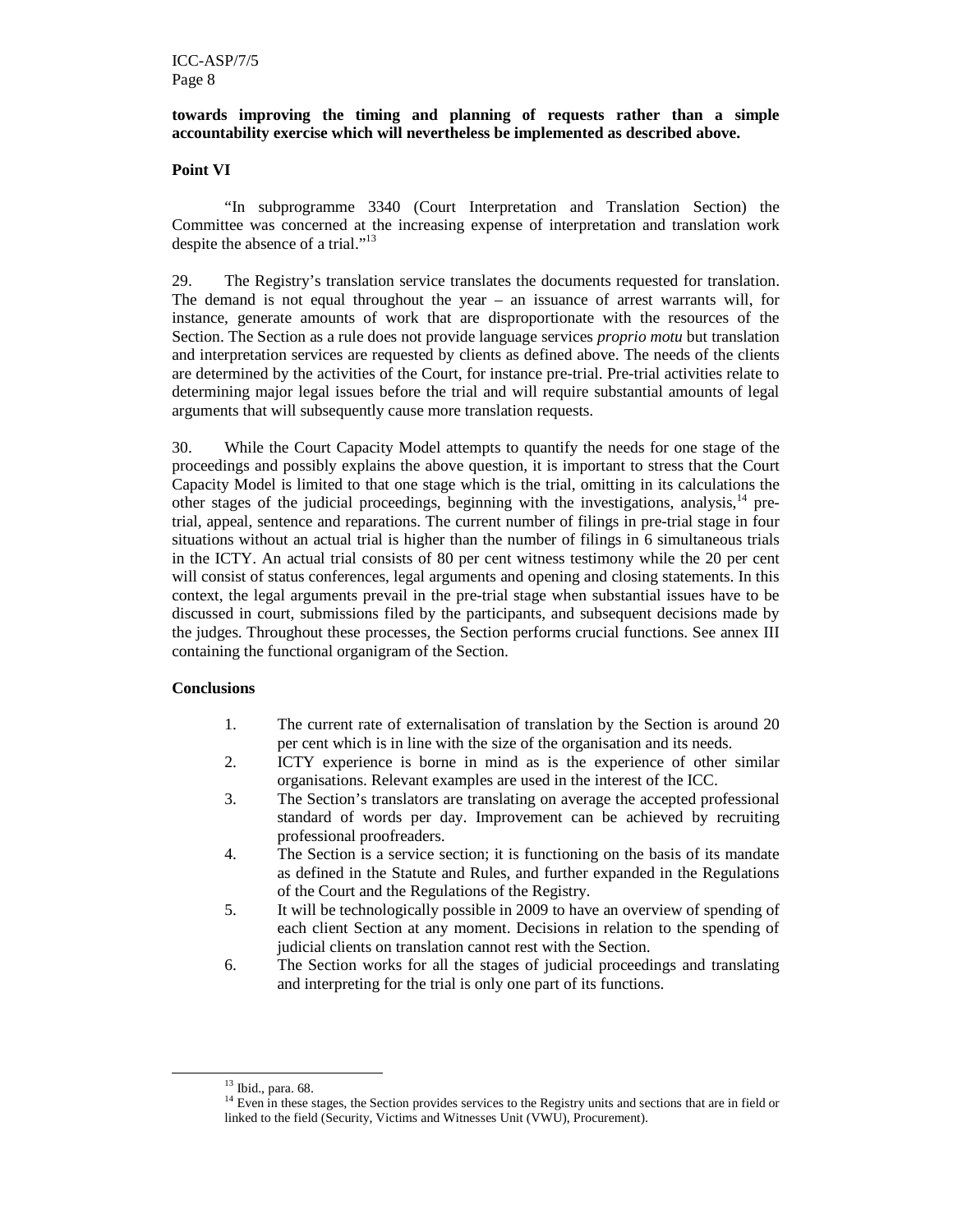### **Annex I**

## **Price per word of external translation**

| Organization                                            | <b>Location</b>   | Rate, including electronic version        |  |  |
|---------------------------------------------------------|-------------------|-------------------------------------------|--|--|
| <b>Council of Europe</b>                                | <b>Strasbourg</b> | € 120-134                                 |  |  |
| FAO                                                     | Rome              | \$130-170 according to translator's level |  |  |
| <b>IAEA</b>                                             | Vienna            | \$153-163                                 |  |  |
| <b>ICAO</b>                                             | <b>Montreal</b>   | \$150                                     |  |  |
| <b>International Court of Justice</b>                   | <b>The Hague</b>  | $$180/190/200+$                           |  |  |
| <b>ICRC</b>                                             | Geneva            | SF 260-300                                |  |  |
| <b>IFAD</b>                                             | Roma              | \$140-160                                 |  |  |
| ILO                                                     | Geneva            | SF 210-250                                |  |  |
| <b>IMF/FMI</b>                                          | Washington        | \$170-200                                 |  |  |
| <b>IMO</b>                                              | London            | £95                                       |  |  |
| <b>INTERPOL</b>                                         | Lyon              | € 130                                     |  |  |
| <b>IOM</b>                                              | Geneva            | SF 220-240                                |  |  |
| <b>International Tribunal for the Law</b><br>of the Sea | Hamburg           | SF 242                                    |  |  |
| <b>ITU</b>                                              | Geneva            | SF 126-250                                |  |  |
| <b>OECD</b>                                             | <b>Paris</b>      | € 130-150                                 |  |  |
| <b>OPCW</b>                                             | <b>The Hague</b>  | € 150                                     |  |  |
| <b>UNESCO</b>                                           | Paris             | € 32-51 (per 320 words)                   |  |  |
| <b>UNHCR</b>                                            | Geneva            | \$210                                     |  |  |
| UNHQ/UNOG/UNON/UNOV                                     | <b>New York</b>   | \$180/190/200+                            |  |  |
| WFP                                                     | Roma              | \$120-160                                 |  |  |
| WHO                                                     | Geneva            | SF 220-260                                |  |  |
| WIPO                                                    | Geneva            | SF 138-264                                |  |  |
| WMO                                                     | Geneva            | SF 220-260                                |  |  |
| WTO                                                     | Geneva            | SF 198-253                                |  |  |

Usual rates paid for contractual translation as obtained from Language Divisions concerned or from free-lance translators they contract (per thousand words).<sup>1</sup>

1 http://www.aitc.ch/

-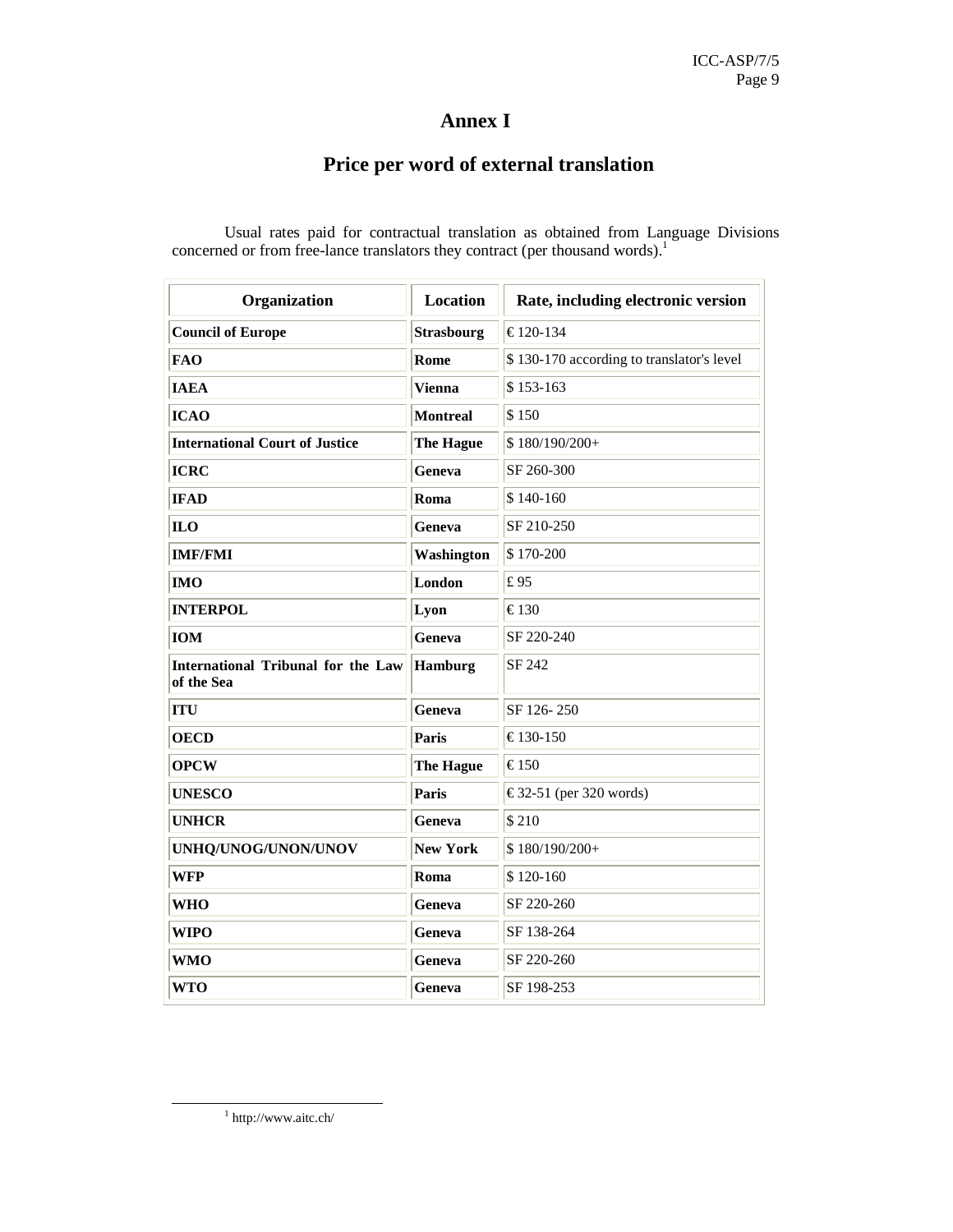-

1. The UN (UNHQ, UNOG, UNOV, UNON) and many other organisations are usually able to guarantee a minimum number of words to send to external translators based on the quantity of material that requires translation and is therefore able to ensure lower prices than other organisations. Specialized UN agencies and international organisations whose translation needs can be compared to the ICC, do not have a quantity they can guarantee to their usual external translators which would allow a price drop.

2. Moreover, the highly-specialised agencies all have higher rates for external translation than the UN because of the type of documents they need translating (specialised in law, in science, in patents). In comparison to the table above, a staff translator at the  $\text{ICC}/\text{ICI}/\text{ICTY}^2/\text{OPCW}$  translating a document costs the organisation between 0.16 and 0.27 euro per word. This rate also reflects the staff's availability to undertake urgent work, including working after hours and weekends (e.g. resulting from deadlines for appeals in the case of judicial institutions), ability to use language and reference tools, databases and systems specific to the organisation. Staff translators can also translate highly confidential documents which are regularly requested for translation in international courts. The majority of documents requested for translation are authored by staff of the Court. The contact between the authors and the staff translators contributes to the quality of the translation. In addition, the Section's senior translators, editors and revisers carry out editing and paralegal editing of major decisions, jointly working with Legal Officers from Chambers. This editing ensures not only the subsequent quality of the translations but also the quality of the judicial decisions of the Court in general.

3. An additional specificity of the International Criminal Court is that the African languages that are used in the current cases before the ICC cannot be easily found on the external translators market (DRC Swahili, Lingala, Acholi). Staff translators in these languages are especially trained in terminology and usage in relation to the ICC and in some cases legal terminology has to be codified with the help of expert language consultants. If external translators are used, they all have to be trained first, regardless of language.

<sup>&</sup>lt;sup>2</sup> ICTY's rate for external translations varies between 0.15 and 0.17 euro per word.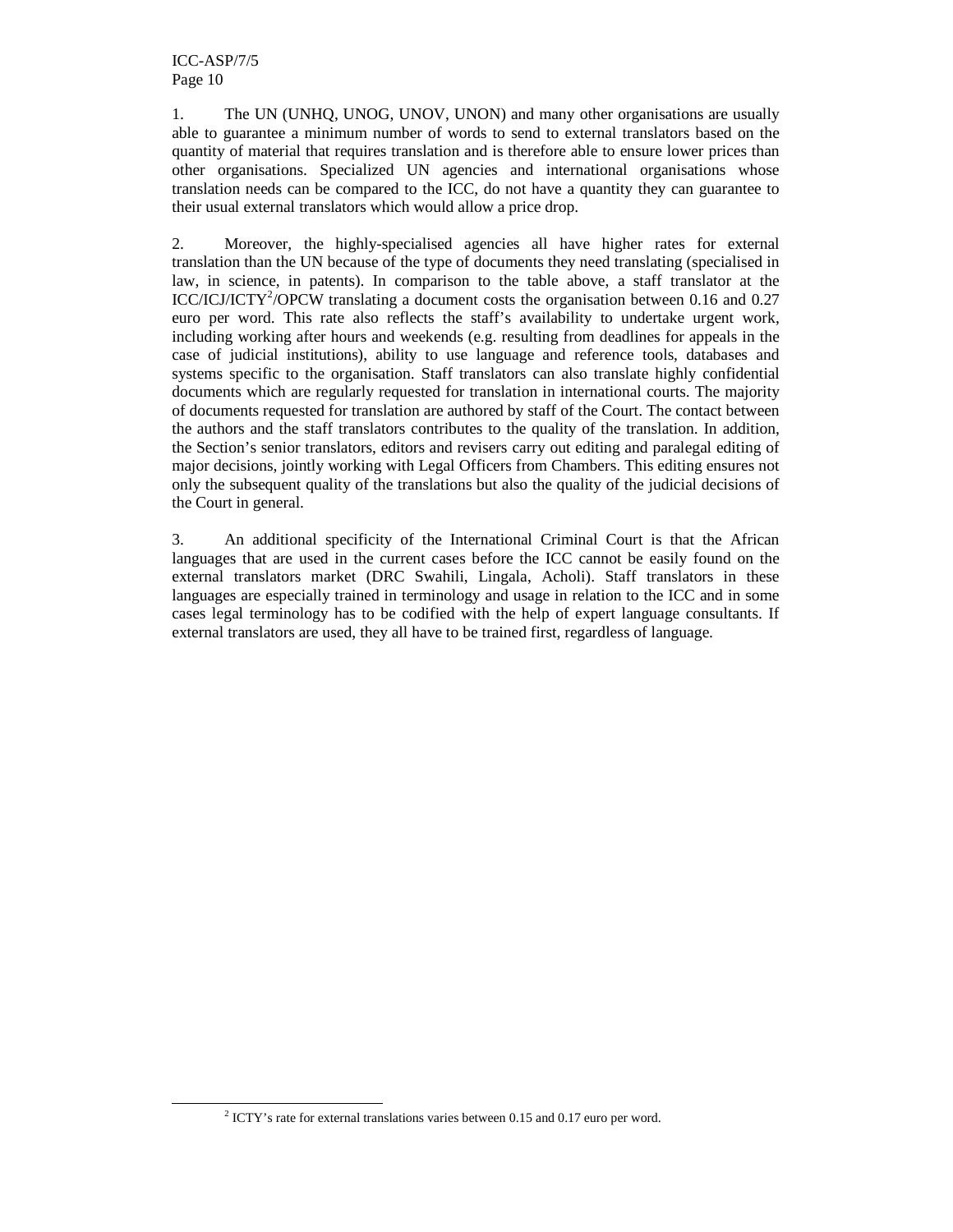## **Annex II**

# **Bids by translation agencies in December 2007**

| <b>STIC</b><br><b>Requirements</b>                             | <b>Apollo</b><br><b>Vertalers</b><br>(Netherlands) | <b>CLS</b><br>Communication<br>(Switzerland) | Euroscript<br>(Luxemburg) | <b>IDEST</b><br>(Belgium)  | <b>MOSAIC</b><br>(Canada)                                             | Multi<br><b>Lingual</b><br>(Canada) | <b>Pearl (United)</b><br>Kingdom)                                                                                        |
|----------------------------------------------------------------|----------------------------------------------------|----------------------------------------------|---------------------------|----------------------------|-----------------------------------------------------------------------|-------------------------------------|--------------------------------------------------------------------------------------------------------------------------|
| Languages as<br>above                                          | All                                                | only CNM-DEU-<br>ENG-FRA-NLD-<br>POR-SPA     | all                       | all except<br>Japanese     | all                                                                   | All                                 | All                                                                                                                      |
| <b>Documents</b><br>"camera<br>ready"                          | no indication                                      | no indication                                | no indication             | no indication              | no<br>indication                                                      | no<br>indication                    | no indication                                                                                                            |
| <b>Timely service</b>                                          | no indication                                      | no indication                                | no indication             | no indication              | no<br>indication                                                      | no<br>indication                    | no indication                                                                                                            |
| <b>Accountability</b>                                          | no indication                                      | no indication                                | no indication             | no indication              | no<br>indication                                                      | no<br>indication                    | no indication                                                                                                            |
| <b>Normal Rate</b><br>(E/word)                                 | from 0.17 to<br>0.21                               | 0.5                                          | from 0.17 to<br>0.29      | from $0.15$ to<br>0.40     | from 0.19<br>to 0.23<br>(depending<br>on the<br>amount of<br>words)   | from 0.19<br>to 0.23                | from 0.16 to 0.19<br>depending on the<br>language and a flat<br>fee of 72 euros<br>minimum charge<br>under 400 words     |
| <b>Urgent Rate</b><br>(E/word)                                 | from $0.22$ to<br>0.48                             | 0.65                                         | 30% more                  | from $0.167$ to<br>0.225   | from $0.27$ to<br>0.31<br>(depending<br>on the<br>amount of<br>words) | from $0.23$ to<br>0.31              | from $0.20$ to $0.24$<br>depending on the<br>language and a flat fee<br>of 72 euros minimum<br>charge under 400<br>words |
| <b>Background</b><br>in legal and<br>diplomatic<br>terminology | no indication                                      | yes (Swiss banks)                            | yes                       | yes<br>(European<br>Union) | no (Canada<br>only)                                                   | no<br>indication                    | no indication                                                                                                            |
| <b>International</b><br><b>Experience</b>                      | yes                                                | yes (Swiss banks)                            | yes                       | yes<br>(European<br>Union) | no (Canada<br>only)                                                   | no<br>indication                    | no indication                                                                                                            |